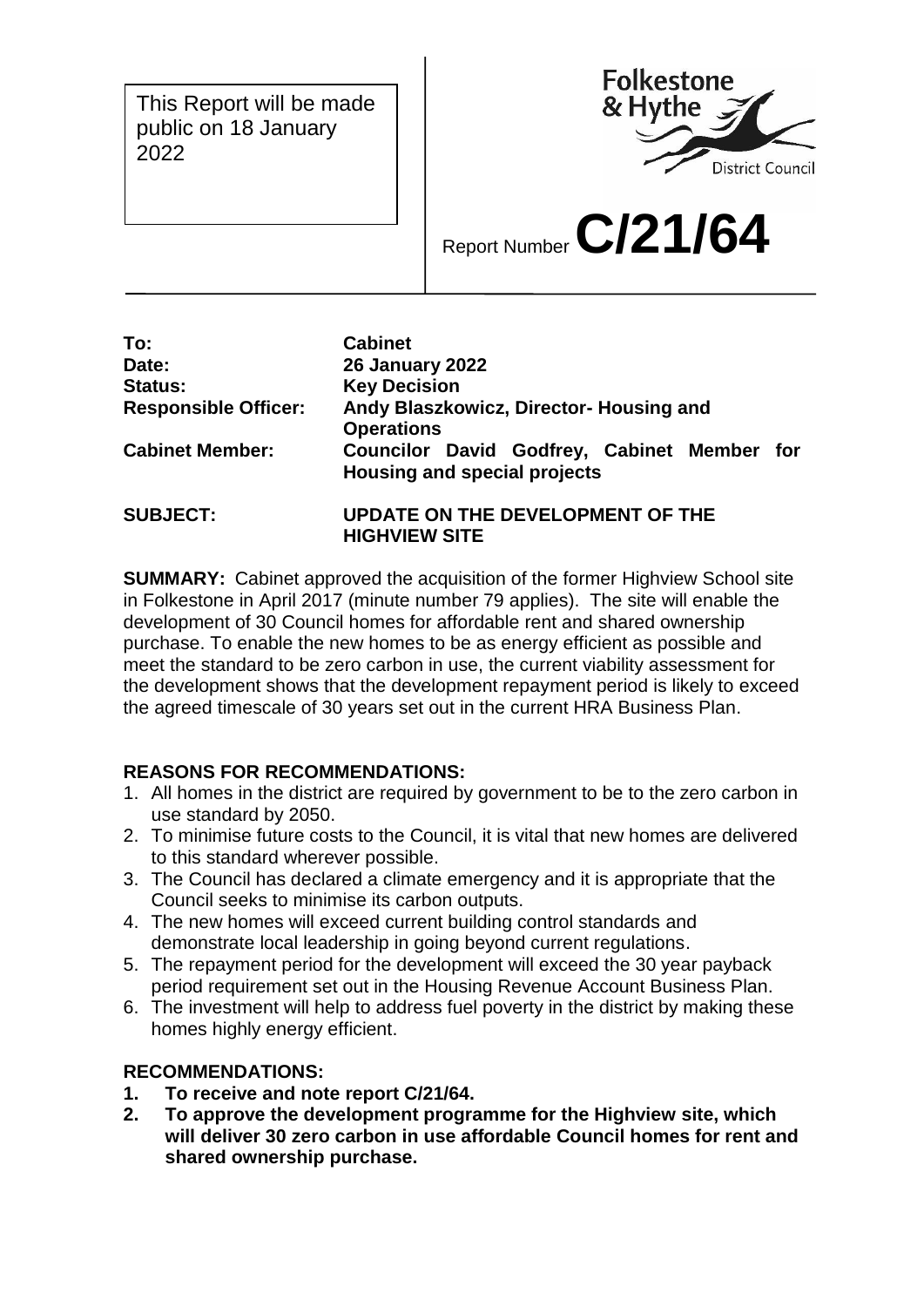- **3. To agree that the project will exceed the 30 year break even period, as set out in the current HRA Business Plan, with an anticipated payback period of 34 years according to the RIBA stage 4 cost plan.**
- **4. To approve that Officers apply to the Homes England Affordable Homes programme for funding towards the project and provide delegated authority to the Director, Housing & Operations to accept the grant if the bid is successful.**
- **5. To approve that Officers issue a tender for the Design & Build contract for the delivery of the residential scheme including associated highways and services works, and provide delegated authority to the Director, Housing & Operations to enter into the contract with the successful bidder, and conclude any further actions necessary to deliver the scheme.**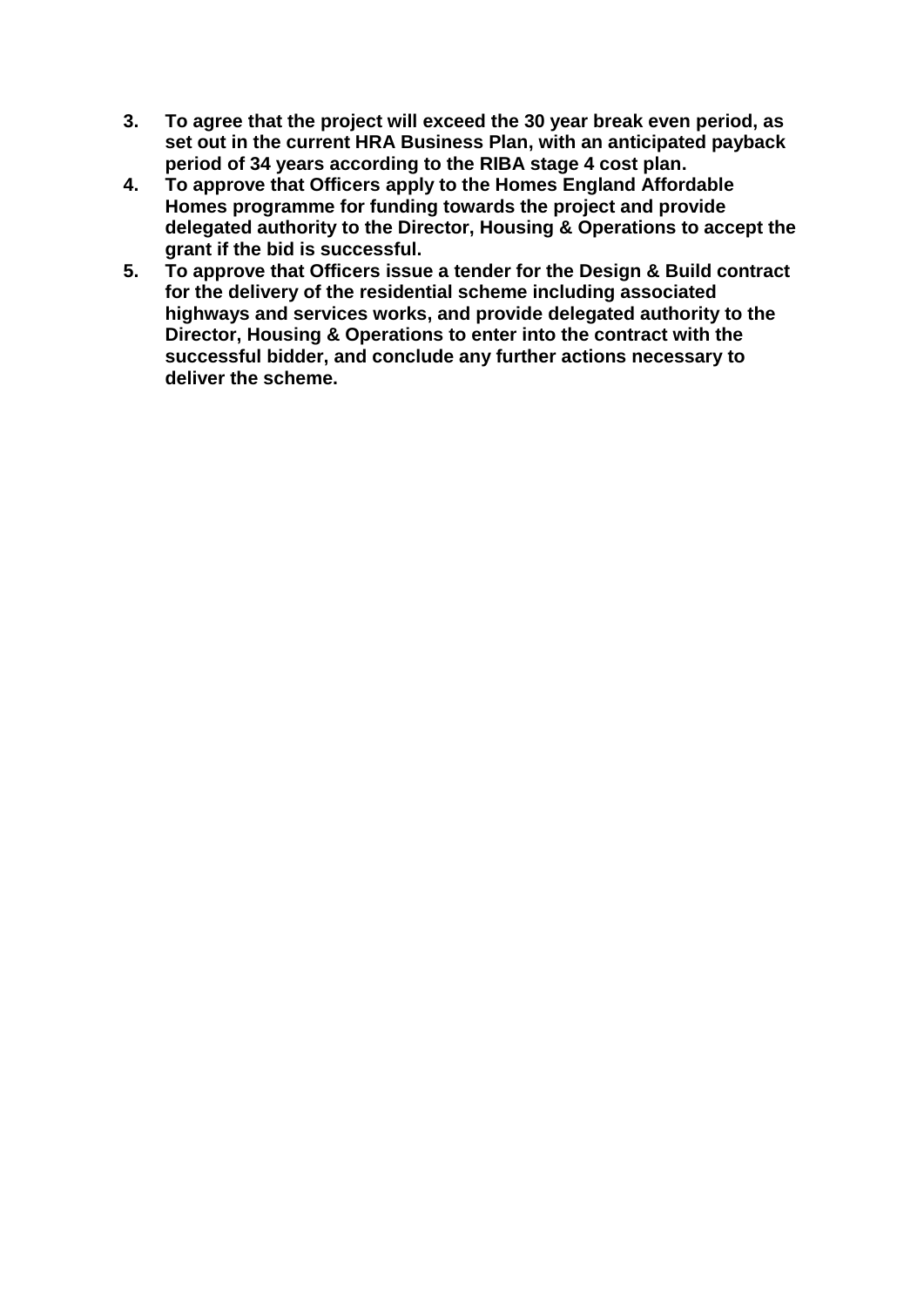# **1. BACKGROUND**

- 1.1 Cabinet approved the acquisition of the former Highview School site in Folkestone in April 2017 (minute number 79 applies). The site will enable the delivery of 30 affordable Council homes for affordable rent and shared ownership purchase.
- 1.2 The site was acquired by the Council in December 2017. Since that time, work has been completed to prepare the site for development. The works to date include:
	- The demolition of the former school building on the site.
	- The completion of various ecological tasks, including reptile relocation work.
	- Ongoing work to purchase additional adjacent land (alleyways) to facilitate the development (Crown land has been purchased and currently negotiating with KCC for their portion of land).
	- Ongoing scheme design activity securing Zero Carbon in use.

The acquisition costs and the committed spend to date is reported within appendix 1.

- 1.3 The original viability assessment for the development specified that the homes would be developed to traditional build standards, and although relatively energy efficient, were due to include gas powered central heating systems, double glazing and insulation values necessary to meet building regulations as set out in 2017. The viability assessment at the time confirmed that the development would be fully repaid within 30 years of completion, in line with the requirements set out in the Council's current Housing Revenue Account Business Plan.
- 1.4 Following the announcements of the Council's Climate Emergency and the Government's requirement for all homes to be zero carbon in use by 2050, the development proposals for the site have been reviewed. It is proposed that the units should be delivered to a Zero Carbon in Use standard in addition to meeting all other statutory standards and the Council's own design standards.
- 1.5 The intrusive ground investigation carried out as part of the detailed design works identified difficult ground conditions. This has necessitated more complex foundation designs and more robust road construction.
- 1.6 Supply chain logistics and material availability during Covid has added further pressure to the cost of the development. The construction industry is also adjusting to Brexit causing further cost uncertainty. Construction industry inflation is being reported to be above that of general inflation and is currently unstable.
- 1.7 The viability assessment, using RIBA stage 4 cost plan information, has shown that the cost of the development (inclusive of the current external market pressures), results in a scheme repayment period likely to exceed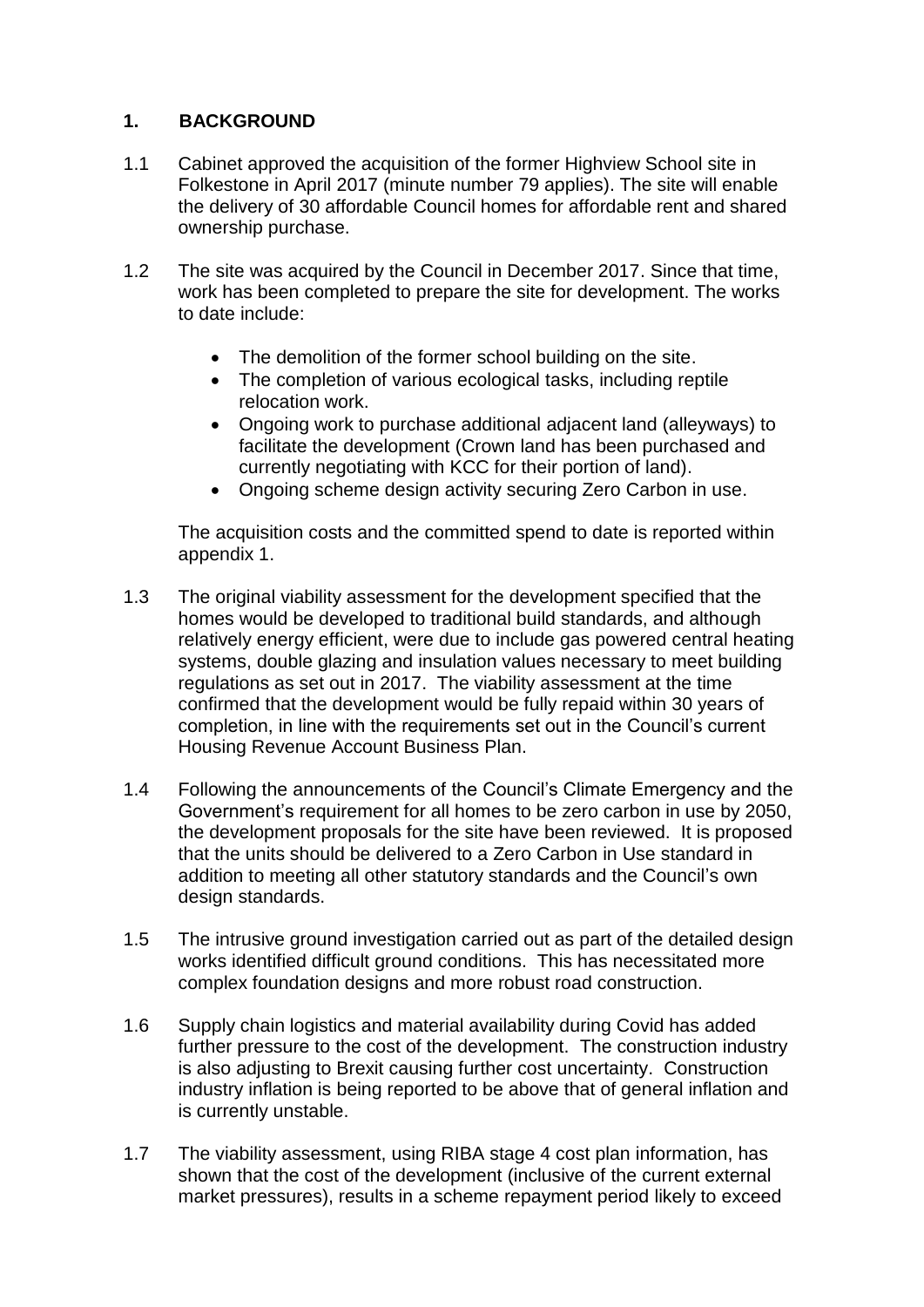the 30 year requirement as set out in the current Housing Revenue Account Business Plan.

- 1.8 The viability assessment has a 5% contingency allowance applied to mitigate general development risk. This is held by the development team.
- 1.9 An application to Homes England's Affordable Homes Programme will be made to seek grant funding towards the project. It is anticipated that the Council will submit a bid in the region of £1.5m. If the Council are successful in the grant application it is estimated that this would reduce the payback period by 3 years based on the RIBA stage 4 cost plan.

# **2.0 PROPOSED STANDARDS FOR THE DEVELOPMENT**

- 2.1 The proposed overall development standards for the Highview Scheme are as follows:
	- All properties to exceed current building control standards and performance requirements
	- All properties will have triple rather than double glazing
	- Heating and hot water to be delivered by air source heat pumps
	- Whole house ventilation systems which includes heat recovery to be fitted to all homes
	- Each property will have solar panels and storage batteries
- 2.2 The 30 units will all be delivered as affordable Council homes for rent and shared ownership purchase. It is proposed that up to 5 of the homes be provided for shared ownership purchase, subject to the final scheme viability assessment.

# **3. The Way Forward**

- 3.1 The scheme will go forward for planning consent in February 2022.
- 3.2 The estimated development costs of the scheme are reported in confidential Appendix 1.
- 3.3 The key actions to be taken to progress the delivery of this project have been programmed as follows:
	- Apply to Homes England Affordable Homes Programme Jan 2022
	- Procurement of a design and build contractor Feb to Apr 2022
	- Build contract awarded May 2022
	- Mobilisation by contractor- May 2022
	- Construction period Jun 2022 to Oct 2023
- 3.4 It is important to recognise that the delivery of the project is likely to be subject to a number of key challenges over the coming months due to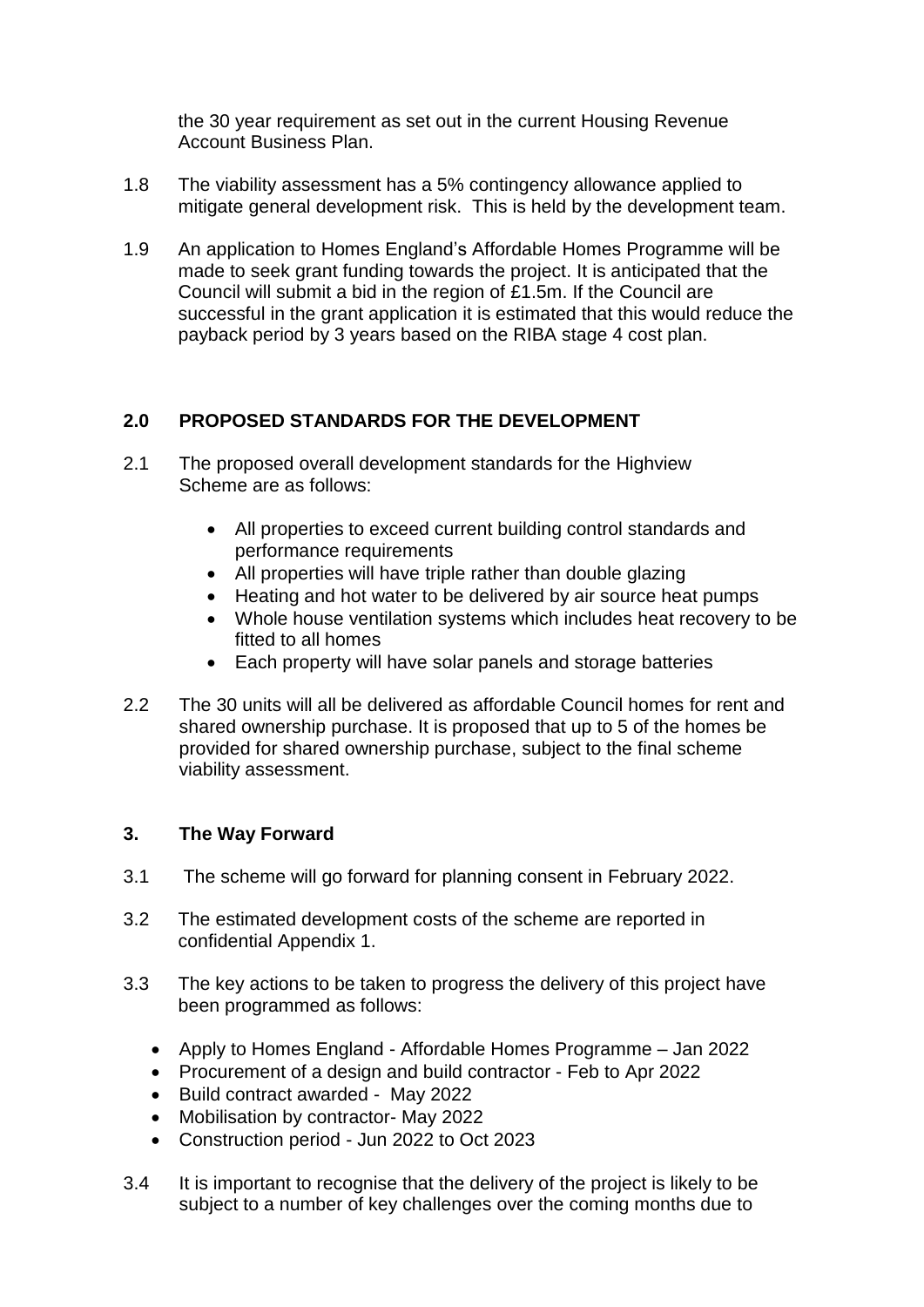rising costs caused by labour and materials shortages as well as potential for disruption to the construction programme. The project team will, however, conduct a comprehensive procurement process to ensure value for money and where possible, engage the services of local contractors.

3.5 The site masterplan for the proposed development is set out in Appendix 2.

# **4. RISK MANAGEMENT ISSUES**

4.1 The proposed scheme has an extensive project risk process which is managed by the project team, including the external consultant team.

| <b>Perceived risk</b>             | <b>Seriousness</b> | Likelihood    | <b>Preventative action</b>                                                                                                                                                                                                                                                                                                                                                                                        |
|-----------------------------------|--------------------|---------------|-------------------------------------------------------------------------------------------------------------------------------------------------------------------------------------------------------------------------------------------------------------------------------------------------------------------------------------------------------------------------------------------------------------------|
| Scheme<br>exceeds budget<br>costs | High               | <b>Medium</b> | Completion of a<br>comprehensive cost<br>planning and<br>procurement process<br>to ensure value for<br>money. Construction<br>and engineering cost<br>inflation pressures<br>recognised in<br>contingency for the<br>scheme and can be<br>met from the existing<br>overall HRA Business<br>Plan budget provision.<br><b>Continued Brexit and</b><br>Covid pressures are<br>the unknown<br>component of this risk. |
| <b>Scheme</b><br>delivery delayed | Medium             | Medium        | Procurement process<br>will evaluate the ability<br>of contractor to<br>complete the project<br>on time.                                                                                                                                                                                                                                                                                                          |

# **5. LEGAL/FINANCIAL AND OTHER CONTROLS/POLICY MATTERS**

# **5.1 Legal Officer's Comments (NM)**

There are no legal implications arising directly from this report.

# **5.2 Finance Officer's Comments (LW)**

The enhanced specification and the cost inflation pressures outlined in the report mean this scheme will cost more than originally anticipated in the HRA Business Plan. The longer payback period for the scheme is a departure the existing policy for the HRA Business Plan and is recognised in the officer recommendations to the report. The HRA Business Plan is